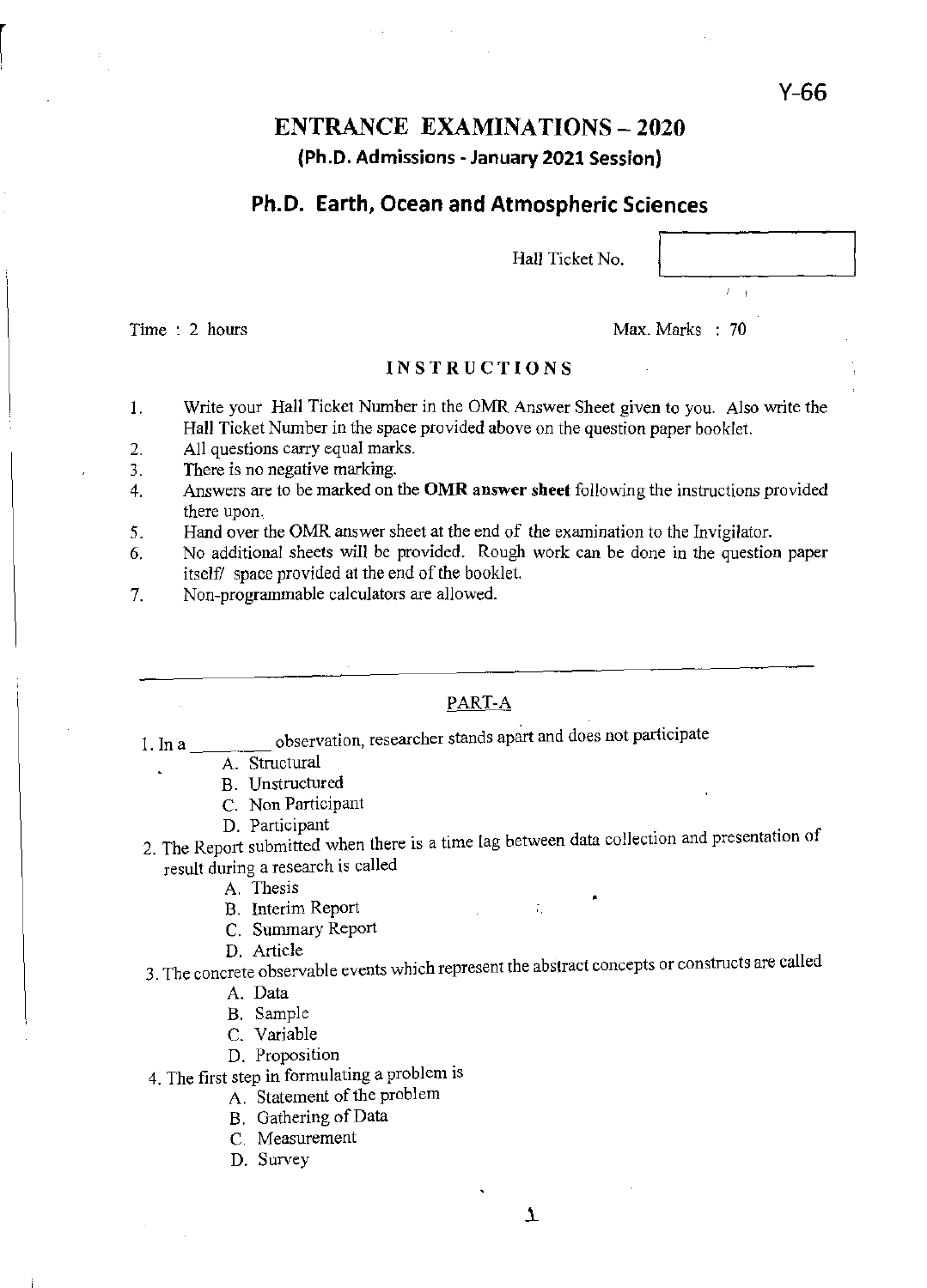- 5. A good researcher lays his hands on
	- A. Any area, as long as manpower and funding are available in plenty
	- B. A specific area and tries to understand it in minute details
	- C. Several areas and tries to understand them at fundamental level
	- D. All the above
- 6. What is a research design?
	- A. A way of conducting research that is not grounded in theory.
	- B. The choice between using qualitative or quantitative methods.
	- C. A framework for every stage of the collection and analysis of data.
	- D. A style in which you present your research findings such as a graph.
- 7. A girl leaves from her home. She first walks 30 metres in North-West direction and then 30 metres in South-West direction. Next, she walks 30 metres in South-East direction. Finally, she turns towards her house. In which direction is she moving?
	- A. North-East
	- B. North-West
	- C. South-East
	- D. South-West
- 8. If the dots in a scatter diagram fall on a narrow band, it indicates a degree of correlation.
	- A. Zero
	- B. High
	- C. Low
	- D. None of these
- 9. The standard deviation of a sampling distribution.
	- A. distribution of the sample
	- B. Standard error
	- C. Sample standard deviation
	- D. Experimental error

10. Out of the four numbers, the average of the first three numbers is thrice the fourth number. If the average of the four numbers is 5, the fourth number is

- A. 4.5
- B. 5
- C. 2
- D. 4

11. Which of the following can be a source of primary data in research?

- A. Survey and Experiment
- B. Experiment
- C. Survey
- D. Survey and Reference
- 12. Which of the following is best suited for "Action Research"?
	- A. It is a quantity research
	- B. It sis a survey research
	- C. It is a population research
	- D. It is an applied research

#### 13. What can be said about a set of data when its standard deviation is small?

- A. The data are far apart.
- B. All of the data have the same value.
- C. The mean of the data can never be zero.
- D. The data are close together.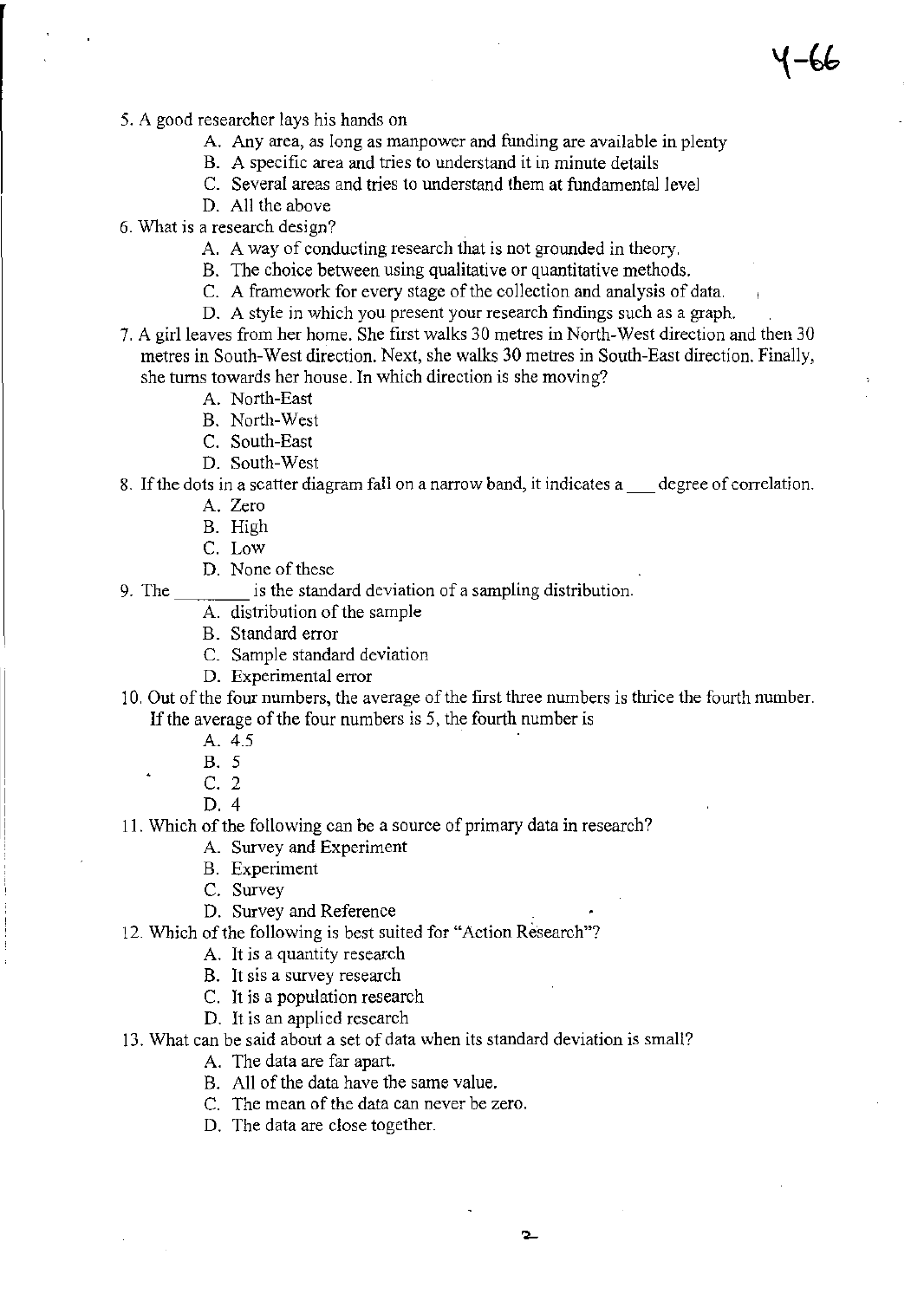14. In a set of data, if all of the data appear with the same frequency, then,

1-66

A. The standard deviation is always O.

- B. The mean is always larger than the standard deviation.
- C. All of the data have the same value.
- D. The boxplot does not always look symmetricaL
- 15. Truth, belief and justification related to knowledge in research is tenned:
	- A. Metaphysics
	- B. Epistemology
	- C. Logic
	- D. Aesthetics
- 16. A standard normal distribution has
	- A. the mean equal to the variance
	- B. mean equal 1 and variance equal 1
	- C. mean equal 0 and variance equal 1
	- D. mean equal 0 and standard deviation equal 0
- 17. Reasoning in research is broadly classified into
	- A. Deductive reasoning
	- B. Inductive reasoning
	- C. Abductive reasoning
	- D. All of the above
- 18. Which of the following is true for the hypothetico-deductive method?
	- A. It encourages the use of exploratory studies.
	- B. It is the basis for testing of statistical significance.
	- C. It is a computer problem to help researchers to improve the quality of their hypotheses.
	- D. It encourages the development of specific hypotheses based on empirically derived theories
- 19. If the data follows Normal distribution
	- A. Mean is greater than median
	- B. Mode greater than median
	- C. Mean greater than mode
	- D. Mean, Median and Mode are equal
- 20. The probability of getting two fives in two rolling of a single dice
	- A. 1/3
	- B. 1/36
	- $C. \frac{1}{2}$
	- D. 1/6
- 21. A hypothesis is:
	- A. A statement of the aims of an investigation.
	- B. A statement which serves as the basis for further investigation
	- C. The methodical evaluation of research evidence.
	- D. All of these
- 22. The purpose of research is:
	- A. To extend the conceptual understanding of a topic.
	- B. To do the empirical work.
	- C. Primarily to get more data.
	- D. To produce work of publishable quality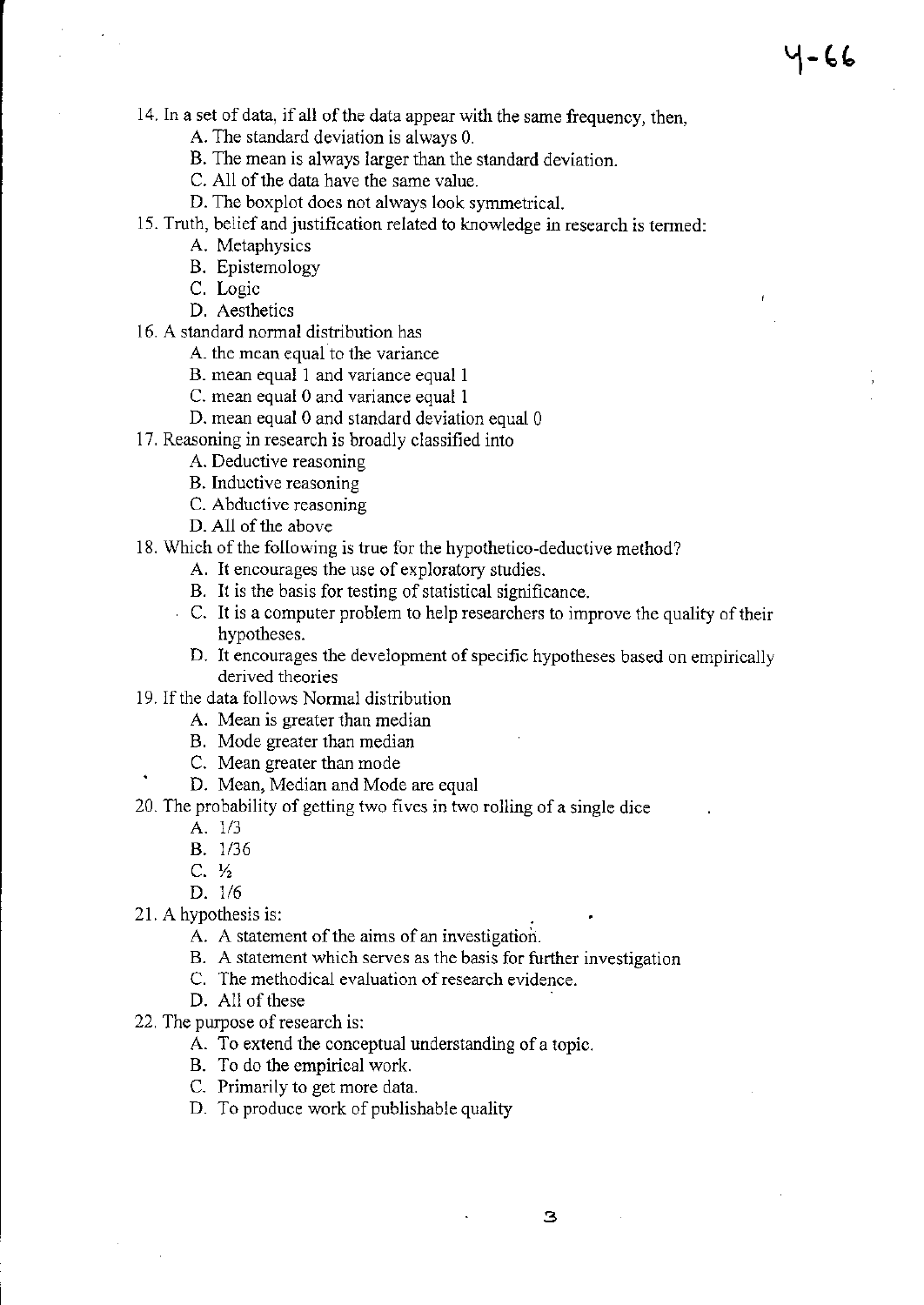- 23. Negative skewness of the data indicates
	- A. Higher values are more
	- B. Lower values are more
	- C. Normal distribution of the data
	- D. Zero variance

24. Every year, Earth Day is celebrated on

- A. 5th of June
- B. 22nd of April
- C. 26th of January
- D. 22nd of March
- 25. In the given series 36, 34, 30, 28, 24, ... what number comes next?
	- A.20
	- B.22
	- C.23
	- D.26
- 26. In experimental research, which of the following terms refers to restraining the experimental conditions

4-66

- A. Trial
- B. Control
- C. Experiment
- D. Treatment
- 27. A research paper is a brief report of research work based on
	- A. Primary Data only
	- B. Secondary Data only
	- C. Both Primary and Secondary Data
	- D. None of the above
- 28. What comes next in the given sequence QAR, RAS, SAT, TAU,
	- A.UAT
	- B. TAT
	- C. TAS
	- D.UAV
- 29~ The presentation of another's work or data as one's own, even if the other work or data source is cited occasionally, is called:

A. Fraudulence

- B. Plagiarism
- C. Error
- D. Scientific research
- 30. Which one of the following is essential for 'Hypothesis'  $\cdot$

A. It should be applicable .

- B. It should be durable
- C. It should be testable
- D. It should be measurable
- 31. Which one of the following is not the correct option for the types of research?
	- A. Descriptive vs. Analytical
	- B. Applied vs. Fundamental
	- C. Conceptual vs. Empirical
	- D. Logical vs. Illogical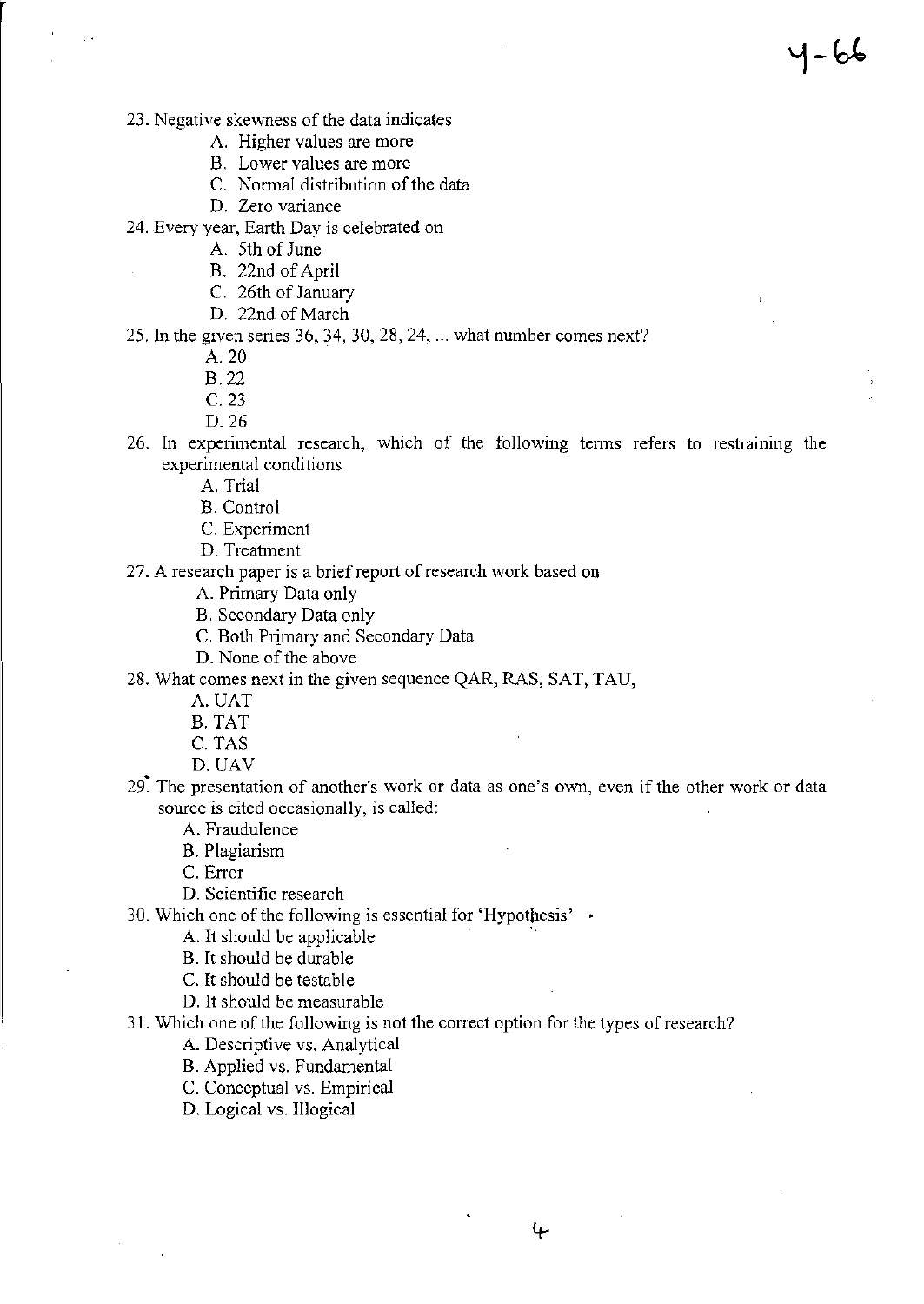- A. I-test
- B. z-test
- C. *F-test*
- D. Q-test
- 33. The criteria for good scale is developed by
	- A. Reliability
	- B. Practicability
	- C. Sensitivity
	- D. All of the above
- 34. Why is data analysis concerned with data reduction?
	- A. Because far too much data is collected than is required

4-66

- B. Because we need to make sense of the data
- C. Because of the repetitions in answers to questionnaires
- D. Because the sample size has been exceeded
- 35. Which analysis comes under inferential analysis?
	- A. Univariate Analysis
	- B. Bivariate Analysis
	- C. Multivariate Analysis
	- D. Hypothesis Testing

### PART-B

- 36. The mineral formula of jadeite is
	- A.  $Al<sub>2</sub>SiO<sub>5</sub>$
	- B. NaAlSi<sub>2</sub>O<sub>6</sub>
	- $C.$  NaAlSi<sub>3</sub>O<sub>8</sub>
	- D.  $[Na_2][Mg_3Al_2]Si_8O_{22}(OH)_2$
- 37. Statement I: Hydrostatic equation describes the change in pressure with changes in height Statement II: hydrostatic equation valid only when vertical acceleration is ignored
	- A. Statement I is true, Statement II is also true and Statement II is the correct explanation of Statement I

 $\mathcal{I}_\mathrm{L}$ 

- B. Statement I is true, Statement II is also true and Statement II is not the correct explanation of Statement I
- C. Statement I is true, Statement II is false
- D. Statement I is false, Statement II is true
- 38. Omphacite + garnet is a typical assemblage of
	- A. Blueschist facies
	- B. Greenschist facies
	- C. Eclogite facies
	- D. Amphibolite facies
- 39. Actinic radiation has wavelength
	- A.  $>290$  nm
	- $B. < 290$  nm
	- $C. < 240$ nm
	- D. None of the above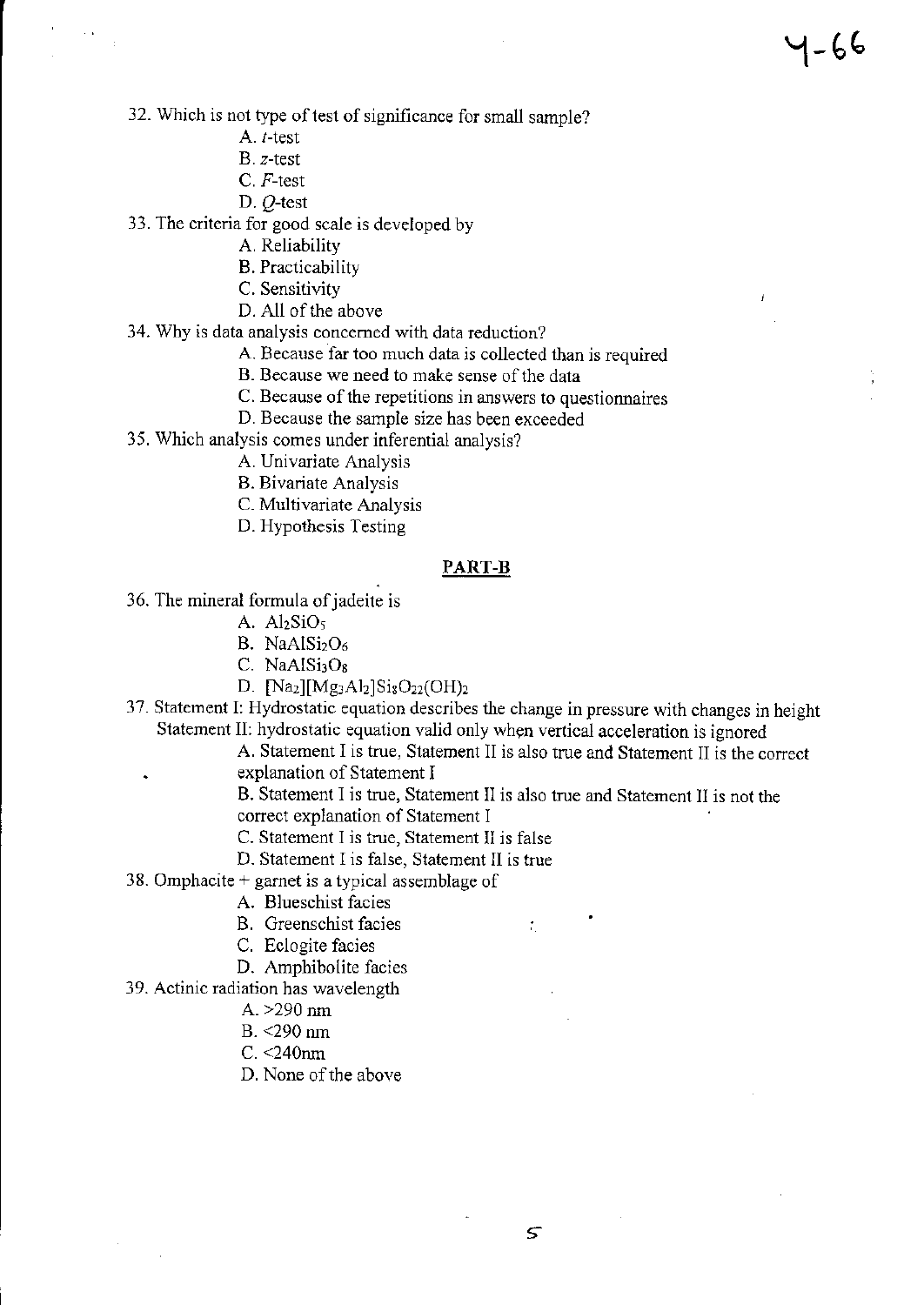40. In which of the following sets of chronostratigraphic units, each successive stage is the division of the previous units .i.e. from broads to smallest units

1−66

- A. Erathem→Series→Systems→Stage→Zone
- B. Zone→Erathem→Series→Stage→Systems
- C. Erathem $\rightarrow$ Stage $\rightarrow$ Systems $\rightarrow$ Series $\rightarrow$ Zone
- D. Erathem $\rightarrow$ Systems $\rightarrow$  Series $\rightarrow$ Stage $\rightarrow$ Zone
- 41. One of the following is not an example of microscale atmospheric motion
	- A. turbulence
	- B. evaporation of liquid water
	- C. dust storm
	- D. cumulus clouds
- 42. Mineral discrimination is possible by which geophysical method
	- A. Gravity
	- B. Magnetic
	- C. Induced polarization
	- D. Self-potential
- 43. Koenigsberger ratio is defined as
	- A. Induced magnetization/remanent magnetization
	- B. remanent magnetization/Induced magnetization
	- C. Induced magnetization + remanent magnetization
	- D. remanent magnetization Induced magnetization

44. The average density of surface seawater is about

- A.  $1027 \text{ kg/m}^3$
- B. 1.027 kg/m'
- $-C. 1.027$  kg/cm<sup>3</sup>
- D. 1027  $g/cm^3$
- 45. Which one of the following stable lead isotope is the daughter element of  $U^{235}$ 
	- A.  $Pb^{206}$
	- B. Pb<sup>207</sup>
	- C.  $Pb^{208}$
	- D. Pb<sup>209</sup>
- 46~ Which one of the following conditions is NOT required for tropical cyclone development? A. negligible Coriolis force
	- B. warm ocean surface water
	- C. moist unstable air
	- D. weak vertical wind shear
- 47. Trilobite made their first appearance in
	- A. Devonian period
	- B. Cambrian period
	- C. Carboniferous period
	- D. Ordovician period
- 48. Which one of the following statements is true for a near surface earthquake occurring in a homogeneous, isotropic Earth?
	- A. Rayleigh waves are generated
	- B. Love waves are generated
	- C. Shear waves are split
	- D. P waves undergo refraction

÷,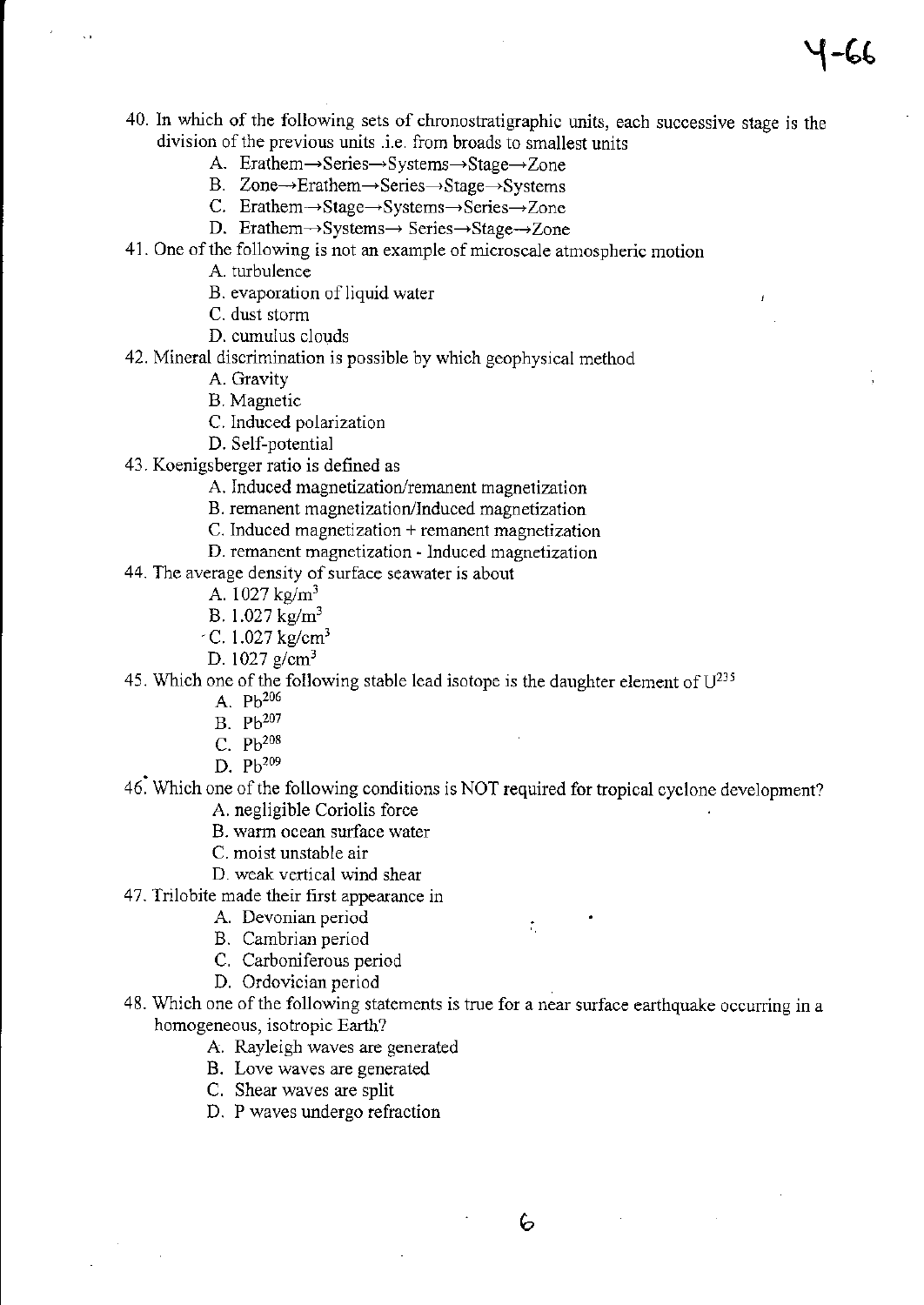- 49. Pyrite would be expected to form in a
	- A. Oxidizing environment
	- B. Reducing environment
	- C. Both oxidizing and reducing environment
	- D. None of these
- 50. Under cyclonic atmospheric circulation in the Northern hemisphere, Ekman transport would give rise to

1–66

- A. Upwelling and divergence
- B. Downwelling and convergence
- C. Downwelling and divergence
- D. Upwelling and convergence
- 51. Syngenitic deposits are crystallized
	- A. Before the host rocks
	- B. Much later than the host rocks
	- C. Contemporaneous with host rocks
	- D. Any of the above
- 52. Coesite is a high-pressure polymorph of
	- A. Diopside
	- B. Hypersthene
	- C. Olivine
	- D. Quartz
- 53. The diurnal variation of atmospheric boundary layer height is
	- A. larger over oceans
	- B. larger over continents
	- C. larger over polar caps
	- D. larger over maritime continent
- 54. The normal termination of a mature and non-aborted Indian Ocean Dipole IOD is generally attributed to
	- A. onset of El Niño
	- B. termination of EI Nifio
	- C. seasonal monsoonal reversal
	- D. none of the above
- 55. A thrust is a
	- A. Normal fault
	- B. Low angle reverse fault
	- C. Decollement
	- D. Wrench fault
- 56. On a non-rotating earth, surface winds would blow from
	- A. the equator to poles
	- B. the poles to equator
	- C. variable direction
	- D. difficult to say
- 57. Depth migration is applied to a stacked seismic section. Compared to the stacked section, dipping events in the migrated section
	- A. have a steeper slope and move updip.
	- B. remain unchanged.
	- C. have a gentler slope and move downdip.
	- D. have a steeper slope and move downdip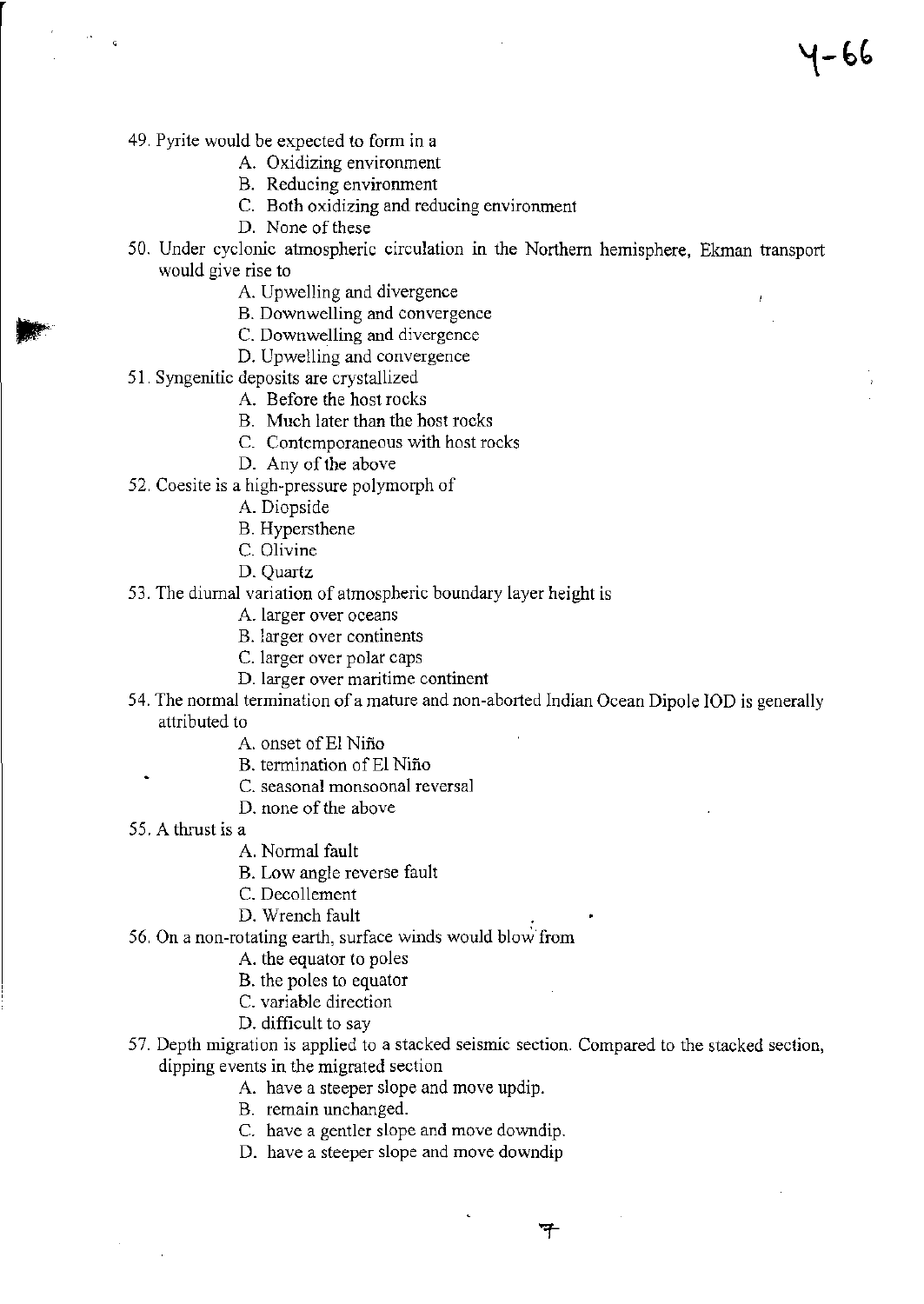- 58. Which of the following statements about circulation is FALSE?
	- A. It is a scalar integral quantity
	- B. relative circulation in a barotropic fluid is a function of temperature
	- C. It is a macroscopic measure of rotation for a finite area of the fluid
	- D. Absolute circulation in barotropic fluid is conserved.
- 59. The plutonic equivalent of phonolite
	- A. Syenite
	- B. Adamellite
	- C. Monzodiorite
	- D. Nepheline syenite
- 60. In ophitic texture the laths of
	- A. Augite included in plagioclase crystals
	- B. Plagioclase crystals included in augite crystals
	- C. Hornblende included in plagioclase crystals
	- D. Plagioclase included in K-feldspars
- 61. Fresh water has the maximum density at temperature of
	- A.  $0^{\circ}$ C
	- B.4'C
	- $C. -4$ <sup>o</sup> $C$
	- D. -6'C
- 62. Diamictites are deposited by
	- A. Fluivial activity
	- B. Eolian activity
	- C. Glacial activity
	- D. Impact activity

63. One of the following gases does not actively contribute to the greenhouse effect

A. Methane

- B. Nitrogen Dioxide
- C. Ozone
- D. Water Vapor
- 64~ One of the following is not major sink of hydroxyl radical (OR) in the troposphere
	- A. Methane
	- B. Carbon Monoxide
	- C. Carbon Dioxide
	- D. Volatile Organic Compounds
- 65. The temperature that the dry air would need to attain in order to have same density as the moist air at the same pressure  $\mathcal{I}_1$ 
	- A. Potential temperature
	- B. Virtual temperature
	- C. Dew point temperature
	- D. Wet-bulb temperature
- 66. All bodies at temperatures above absolute zero degree emit electromagnetic radiation at different wave length, is known as
	- A. Planck's law
	- B. Planktan's law
	- C. Lambert's cosine law
	- D. None of the above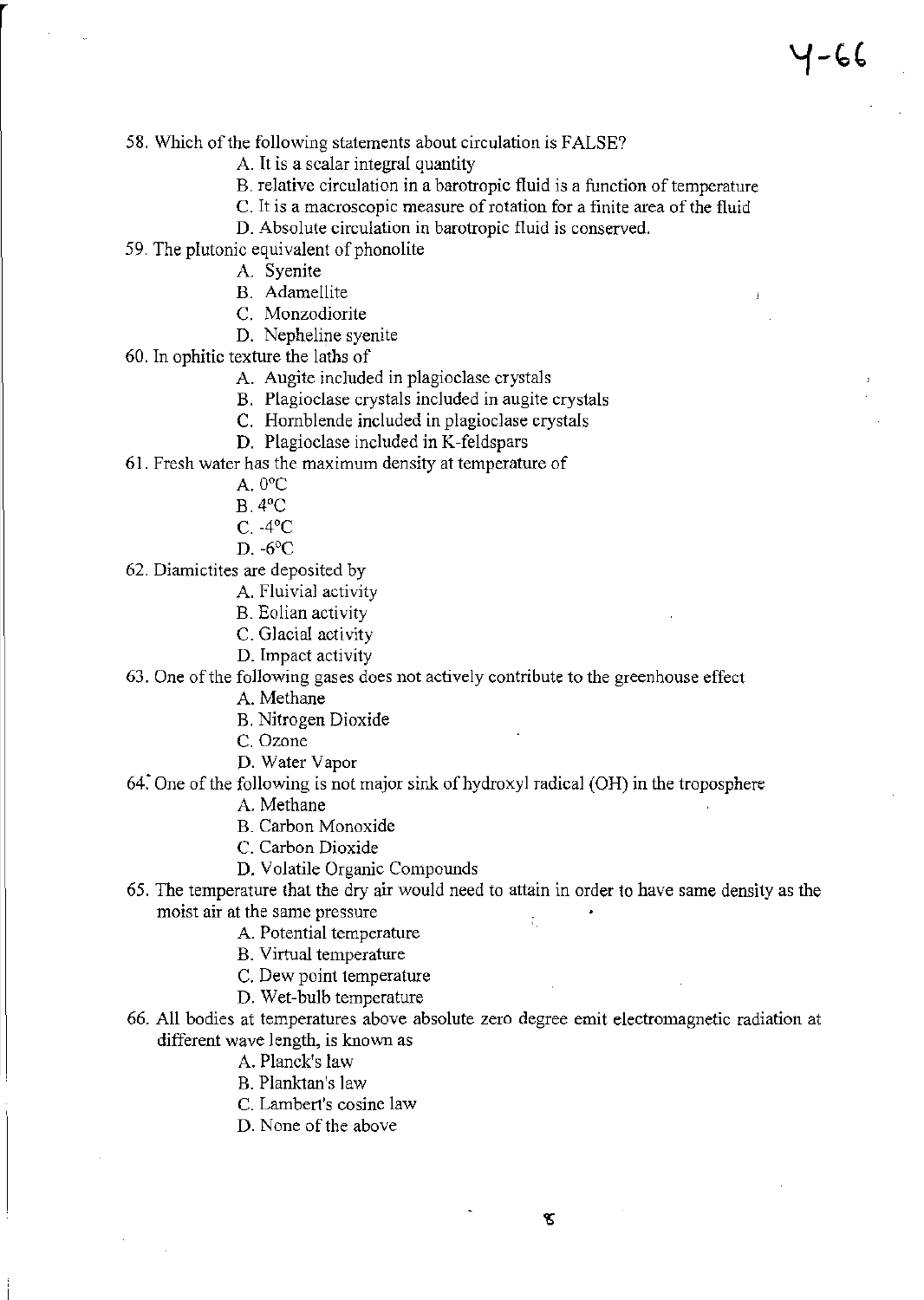- 67. The spectral region of the electromagnetic radiation which passes through the atmosphere without much attenuation is known as
	- A. Ozone window
	- B. Atmospheric window
	- C. Black hole
	- D. None of the above

68. Which of the following scattering phenomena is responsible for the blue colour of the sky?

A. Mie Scattering

B. Rayleigh Scattering

C. Diffraction

- D. All of the above
- 69. Monsoon is caused by
	- A. Impact of summer temperatures on the seas
	- B. Seasonal reversal of winds
	- C. Movement of clouds
	- D. Rise in sea surface temperature

70. The fraction of solar energy reflected from Earth into space is known as

- A. Insolation
- B. Albedo
- C. Irradiance
- D. Heat loss

### 00---000--00

9

 $\mathcal{I}_\mathrm{L}$ 

j.